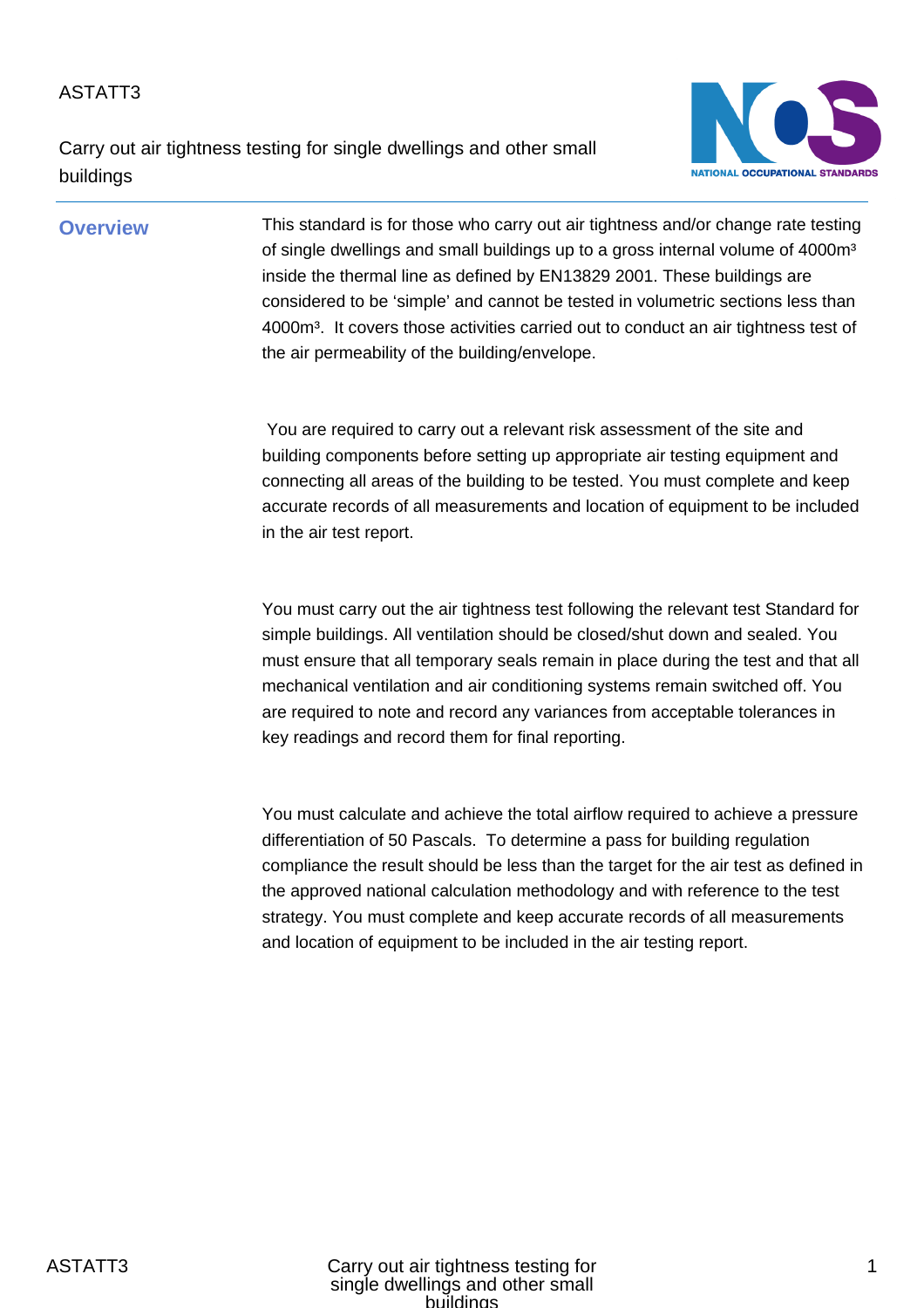Carry out air tightness testing for single dwellings and other small buildings



| <b>Performance criteria</b> |                                                                                                                                                                                                                          |
|-----------------------------|--------------------------------------------------------------------------------------------------------------------------------------------------------------------------------------------------------------------------|
| You must be able to:        | P1 identify health, safety and specific fire safety requirements when conducting<br>air tightness tests                                                                                                                  |
|                             | P2 establish the envelope area/volume of the conditioned space to be tested<br>P3 ensure that the calibration of all air testing equipment has not expired and<br>that it is fully operational prior to arriving on site |
|                             | P4 establish the ventilation systems in use and requirements for temporary<br>sealing                                                                                                                                    |
|                             | P5 establish the number and location of internal openings and fans to create<br>equalisation of air pressure                                                                                                             |
|                             | P6 determine if a building can be tested as a single structure; if not the building<br>is not 'simple'                                                                                                                   |
|                             | P7 ensure that all relevant external windows and doors remain closed for the<br>duration of the test                                                                                                                     |
|                             | P8 check and list temporary seals                                                                                                                                                                                        |
|                             | P9 check and record building details                                                                                                                                                                                     |
|                             | P10 check and record meteorological conditions including barometric pressure<br>and temperatures                                                                                                                         |
|                             | P11 record pre-test information                                                                                                                                                                                          |
|                             | P12 conduct pre-test checks                                                                                                                                                                                              |
|                             | P13 carry out the testing process following relevant test Standard for single<br>dwellings or other small buildings                                                                                                      |
|                             | P14 ensure that all temporary seals remain in place for the duration of the test<br>P15 gather and record test data                                                                                                      |
|                             | P16 validate and assess test data against pre-test checks                                                                                                                                                                |
|                             | P17 gather and record post test information                                                                                                                                                                              |
|                             | P18 confirm that building conditions have remained stable during the test, that                                                                                                                                          |
|                             | temporary seals have remained in place and that external doors have remained<br>closed                                                                                                                                   |
|                             | P19 ensure that test data are accurately recorded                                                                                                                                                                        |
|                             | P20 with reference to the test strategy compare the result of the test with the                                                                                                                                          |
|                             | target air permeability as defined in the associated energy calculation at a test                                                                                                                                        |
|                             | pressure of 50 Pascals to determine a pass or fail                                                                                                                                                                       |
|                             | P21 remove all temporary seals that the air tester installed, if any, and return                                                                                                                                         |
|                             | the building to its previous state                                                                                                                                                                                       |
|                             | P22 remove or safely dispose of all waste                                                                                                                                                                                |
|                             | P23 take all equipment supplied for the test away from the site                                                                                                                                                          |
|                             | P24 arrange re-tests where appropriate                                                                                                                                                                                   |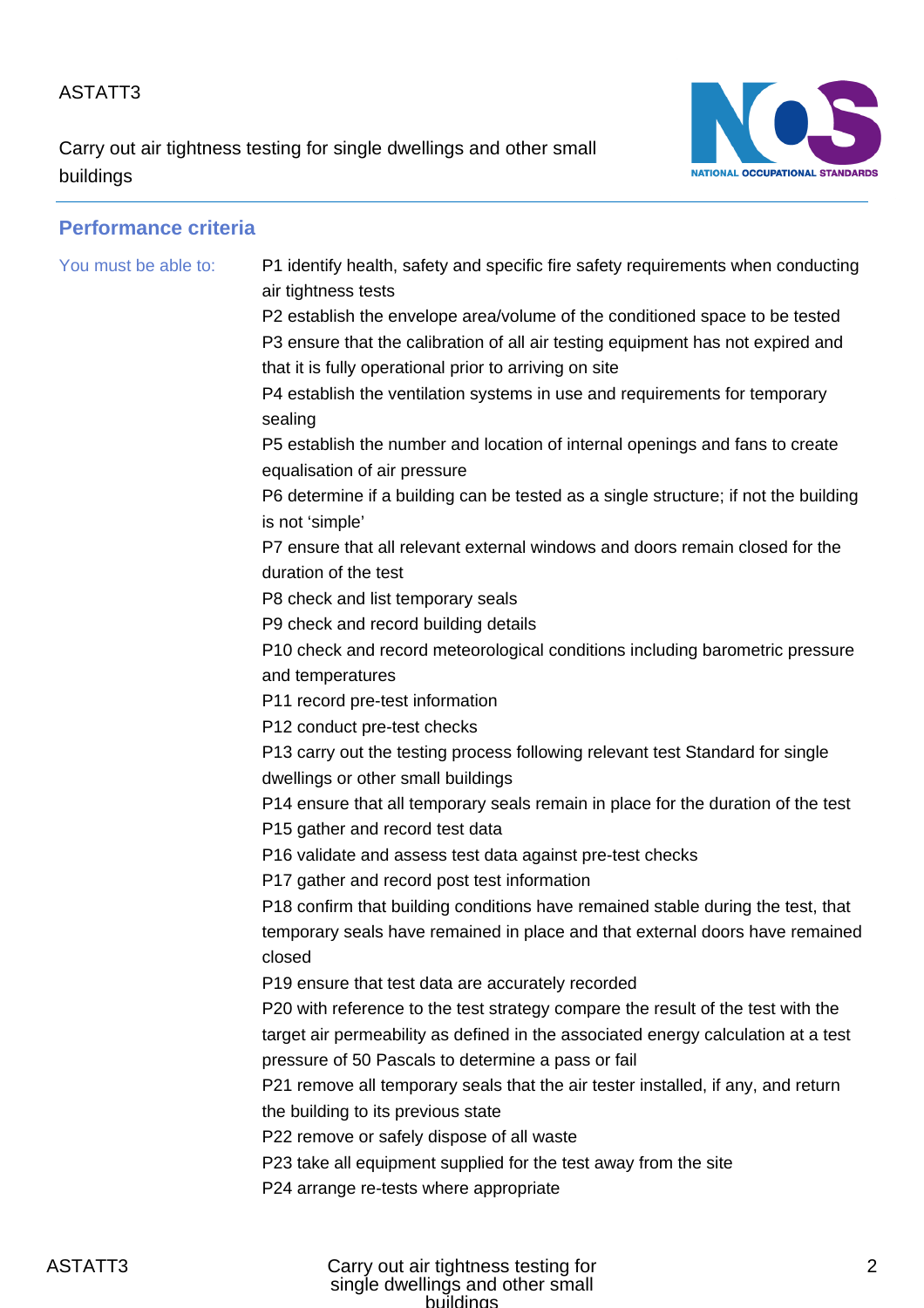Carry out air tightness testing for single dwellings and other small buildings



| <b>Knowledge and</b>                |                                                                                                                                                                                               |
|-------------------------------------|-----------------------------------------------------------------------------------------------------------------------------------------------------------------------------------------------|
| understanding                       |                                                                                                                                                                                               |
| You need to know and<br>understand: | K1 how to identify health, safety and specific fire safety requirements when<br>conducting air tightness tests<br>K2 how to establish the envelope area/volume of the conditioned space to be |
|                                     | tested                                                                                                                                                                                        |
|                                     | K3 how to ensure that the calibration of all air testing equipment has not                                                                                                                    |
|                                     | expired and that it is fully operational prior to arriving on site                                                                                                                            |
|                                     | K4 how to establish the ventilation systems in use and requirements for<br>temporary sealing                                                                                                  |
|                                     | K5 how to establish the number and location of internal openings and fans to<br>create equalisation of air pressure                                                                           |
|                                     | K6 how to determine if a building can be tested as a single structure                                                                                                                         |
|                                     | K7 the relevant and current test standards and regulations to be applied                                                                                                                      |
|                                     | K8 the importance of ensuring that all external windows and doors remain                                                                                                                      |
|                                     | closed and that all temporary seals remain in place for the duration of the test                                                                                                              |
|                                     | K9 calibration checks prior to arrival on site                                                                                                                                                |
|                                     | K10 how to use relevant instrumentation                                                                                                                                                       |
|                                     | K11 how to measure and record all outside and inside temperatures                                                                                                                             |
|                                     | K12 understand the effects of the various corrections required in the relevant<br>test Standard                                                                                               |
|                                     | K13 limiting factors to be taken into account when evaluating results                                                                                                                         |
|                                     | K14 the required measurements and tolerances as defined in the relevant test<br>Standard                                                                                                      |
|                                     | K15 ways of calculating Equivalent Leakage Areas                                                                                                                                              |
|                                     | K16 requirements for the calibration of equipment in accordance with traceable<br>Standards, by UKAS accredited organisations and against recognised test<br>procedures                       |
|                                     | K17 calibration periods for different equipment                                                                                                                                               |
|                                     | K18 different dwelling types and characteristics which differentiate them                                                                                                                     |
|                                     | K19 how to identify all results outside accepted tolerances and their effect on<br>test results and reporting                                                                                 |
|                                     | K20 the relationship between air flow rate measurements and the required<br>range of fan flows                                                                                                |
|                                     | K21 the technical requirements of the test Standard in relation to pressure<br>measurement                                                                                                    |
|                                     | K22 how to ensure stabilisation of induced pressures throughout the building<br>envelope                                                                                                      |
|                                     | K23 the importance of recording the average of positive and negative values                                                                                                                   |
|                                     |                                                                                                                                                                                               |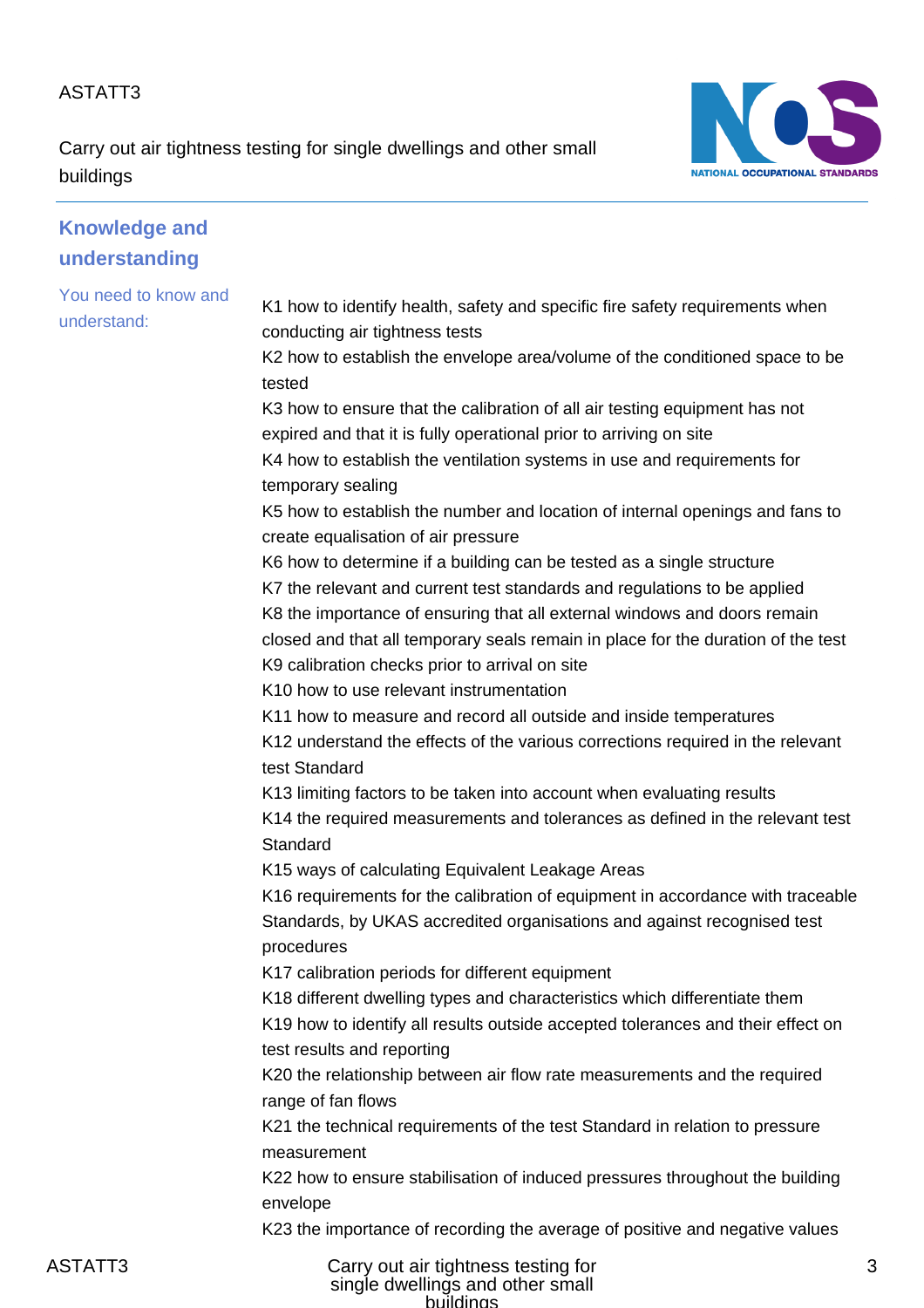Carry out air tightness testing for single dwellings and other small buildings



over minimum periods of 30 seconds and the average of all values over 30 second periods K24 positive, negative and average values tolerance which prevent a valid test from being undertaken and how to explain this to the client K25 how to qualify results where static pressures before or after the test are in excess of plus or minus 5 Pascals K26 how to complete all data sheets accurately with the required results to permit the production of a test report K27 how to calculate the total airflow required to achieve a pressure differentiation of 50 Pascals K28 how to establish the test result K29 best and normal values for the type of building being tested K30 procedures for the safe removal of all temporary seals and returning the building to its previous state K31 procedures for the safe removal and disposal of waste materials K32 equipment checks required to ensure that all supplied equipment has been collected from site K33 the importance of following site sign out procedures and/or making appropriate people aware that you have completed the test and are leaving the site K34 methods for identifying air leakage paths such as smoke pens K35 how to handle re-tests